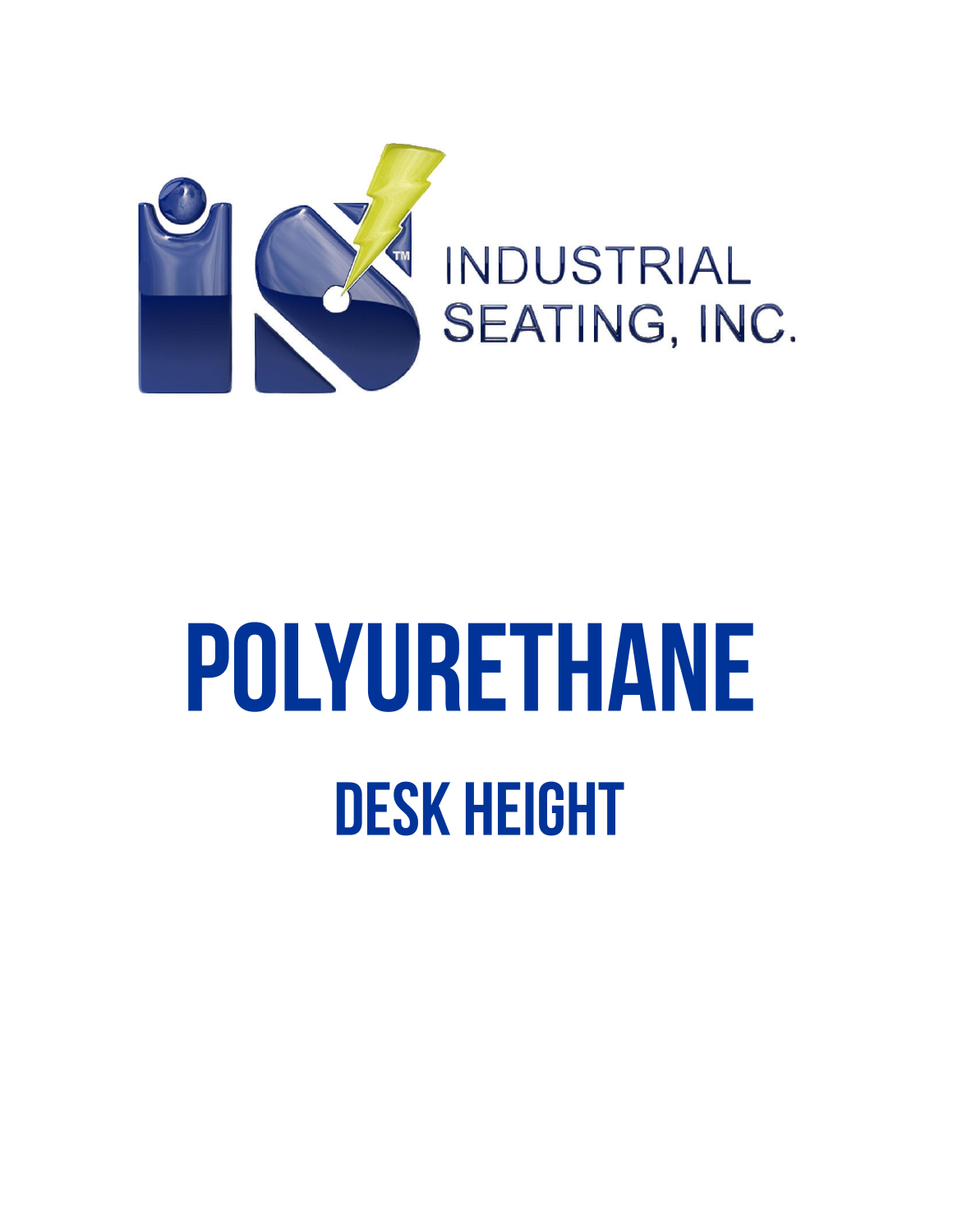

| Model        | <b>Upholstery</b><br><b>Type</b> | Height<br><b>Adjustment Dimensions</b> | Seat | <b>Back</b><br><b>Dimensions</b> | Footring | <b>Base</b>          | Caster |
|--------------|----------------------------------|----------------------------------------|------|----------------------------------|----------|----------------------|--------|
| AU102        | Polyurethane                     | $17" - 22"$                            |      | 20" W x 18" D   15" W x 12" H    |          | Polished<br>Aluminum |        |
| <b>PU102</b> | Polyurethane                     | $17" - 22"$                            |      | 20" W x 18" D   15" W x 12" H    |          | <b>Black Nylon</b>   |        |

These durable chairs offer total body support with ergonomic features for industrial daily use, chairs is ideal for rugged environments providing ergonomic advantages for the end user.

Polyurethane seat and back construction is designed to resist punctures, tears and moisture absorption

Back rest height and depth are adjustable manually.

has a weight capacity of 300 lbs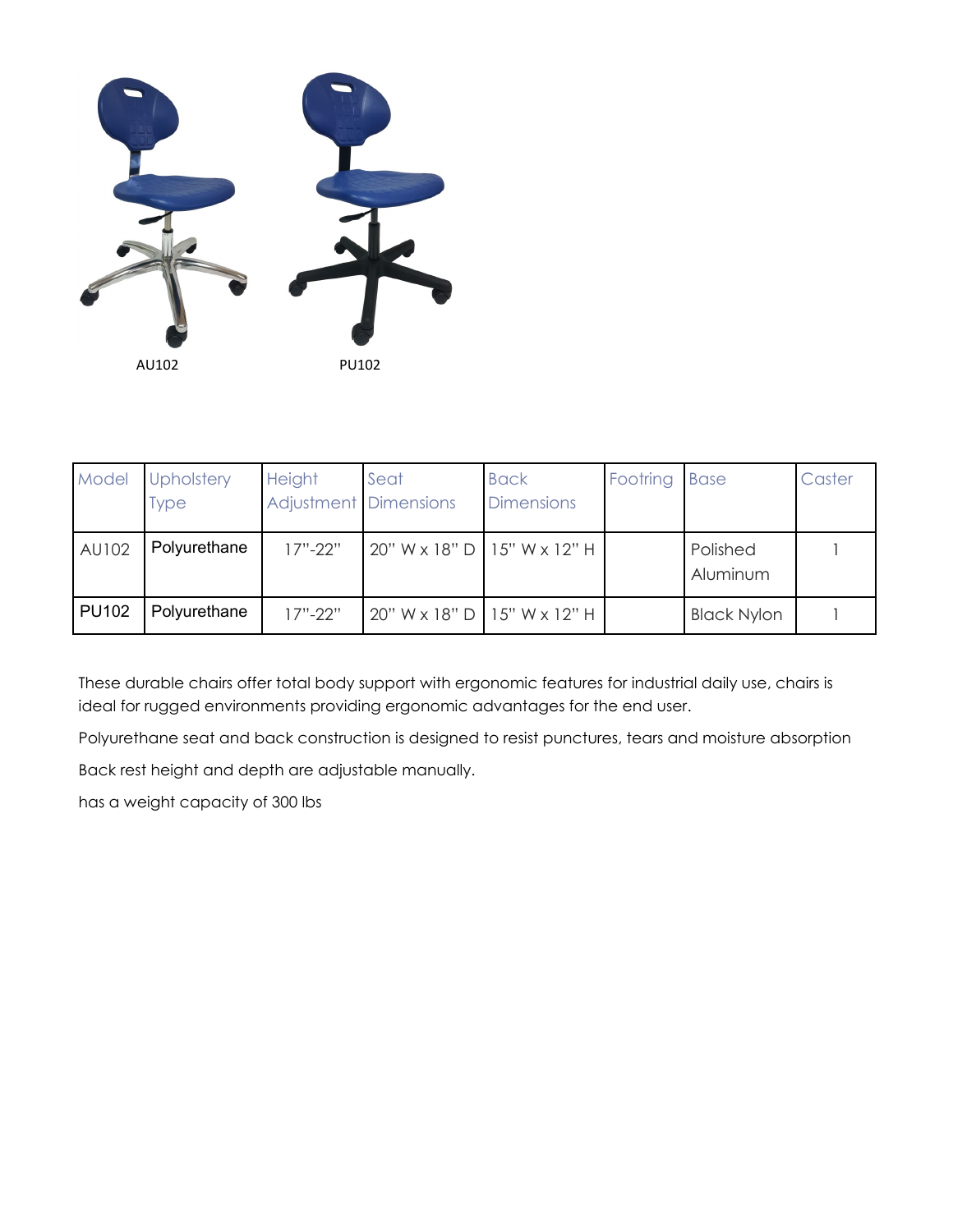## **OPTIONS**



|             | <b>Controls Description</b>                                                                                                                                     |
|-------------|-----------------------------------------------------------------------------------------------------------------------------------------------------------------|
| <b>ST</b>   | Height and Seat and Back Tilt (This control has two levers, one for height adjust-<br>ment and the other for Seat and Back tilt adjustment and back height with |
|             | knob                                                                                                                                                            |
| <b>IFLC</b> | Three Lever for Individual Lift (Height lever adjustment, seat tilt adjustment back                                                                             |
|             | tilt adjustment and height back adjustment with knob and a seat tension knob                                                                                    |



| Caster | <b>Description</b>                                                          |
|--------|-----------------------------------------------------------------------------|
| 1B     | Braking Caster, Recommended where Chairs may roll to easily when is Not Oc- |
|        | cupied                                                                      |
| 1U     | Soft Urethane Caster, Recommended on Tile, Cement and other Hard Surfaces   |
| 1UB    | Soft Urethane Braking Caster, Recommended for reduce Mobility when is Not   |
|        | Occupied                                                                    |
| 2      | Nylon Glide, Recommended for use in areas where requiring limited mobility  |